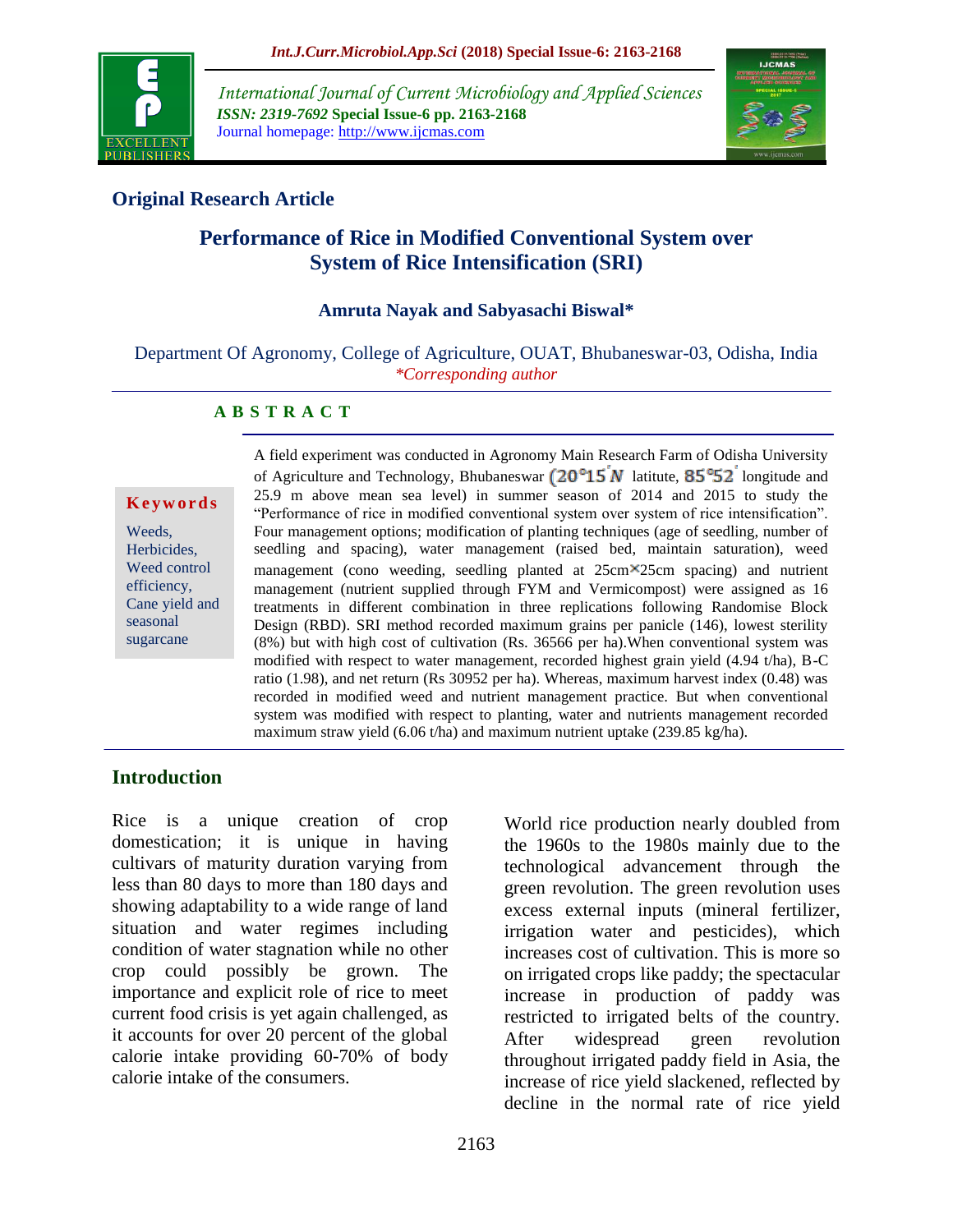increase from 2.7% in the 1980s to 1.1% in the 1990s.

The targeted demand of rice for Indian population has been set at 115 million tonnes by the year 2025 (Manzanilla *et al.,*  2011). A conservation statistics indicates that about 21% extra production is to be ensured to feed the population by the year 2025 (Bhuiyan *et al.,* 2002), as there is no opportunity to increase the rice area; much have to come from higher average yield on existing, the land.

To effectively address the trilemma of productivity, environmental and natural resources, it is essential to develop and practice improved technologies that enhance crop productivity through efficient resource use in sustainable manner. This will be very effective to break the yield plateau.

"With less water, less seed, no fertilizer, no pesticide, more soil organic matter and more soil aeration, the productive potential of rice can be unleased". As a new way of looking at rice cultivation and solely driven by the innovative farmers, system of rice intensification (SRI) has emerged as an alternative to conventional water and chemical intensive cultivation (Rao,2006).Yet the SRI approach offers principles and components that could –if properly applied and integrated- permit increase yields as well as saving the external inputs for a wide range of production system, (Andrianaio and Joelibarison,1999).However reduced yields under SRI have also been reported by Mc Donald *et al.*, (2006). Keeping aside the controversies and in adequate scientific insight, the present investigation was under taken to access the contribution of each component principle towards the performance of SRI.

### **Materials and Methods**

The field experiment was conducted in Agronomy Main Research Farm of Odisha University of Agriculture and Technology, Bhubaneswar  $(20^{\circ}15^{\prime}N)$  latitute.  $85°52$ longitude and 25.9 m above mean sea level) during summer season of 2014 and 2015. The area is characterized by hot and humid climate. Soil of the experimental site was sandy loam in texture, low in organic carbon  $(4.3 \text{ g kg}^{-1})$ , medium available N  $(365.2)$ kg/ha),high in available  $P$  (46.2 kg/ha) and medium in available K(253.3 kg/ha). Rainfall of 1415.3mm was recorded in 2014 and 1585.4 mm in 2015. The mean maximum and minimum temperature during crop period was  $39.2^{\circ}C$  &  $27.7^{\circ}C$  for 2014 and  $40^{\circ}$ C & 27.9<sup>°</sup>C t in or 2015 respectively. The experiment was laid out in Randomise Block Design (RBD) with 16 treatment and 3 replication with gross plot size of 15.75  $m<sup>2</sup>$ and net plot size of  $14.25$  m<sup>2</sup>. The rice variety Lalat was shown on  $16^{th}$  &  $10^{th}$  of Jan in 2014 & 2015 for conventional method and  $29<sup>th</sup>$  & 23th of Jan in 2014 & 2015 for modified method, respectively which was harvested on  $12<sup>th</sup>$  June. The conventional system  $(T_1)$  was treated as control where 21 days old seedling were transplanted at 15  $x_{10}$  cm spacing at the rate of 3 seedling per hill, flooded irrigation, weed were managed by application of Butachlor and hand weeding twice 15 & 30 DAT, all the nutrient (N,P,K) were supplied through urea, SSP and MOP. In System Of Rice Intensification  $(T_{16})$  all the stated principles were modified by taking 12 days old seedlings, one seedling per hill planted at  $25^{\times}25$  cm spacing, soil kept saturated till reproductive stage and the water maintained at 2.5-3 cm level. weed were managed by incorporating weeds by cono weeder at 15,30,45& 60 DAT providing nutrient through FYM and vermicompost on N equivalent basis with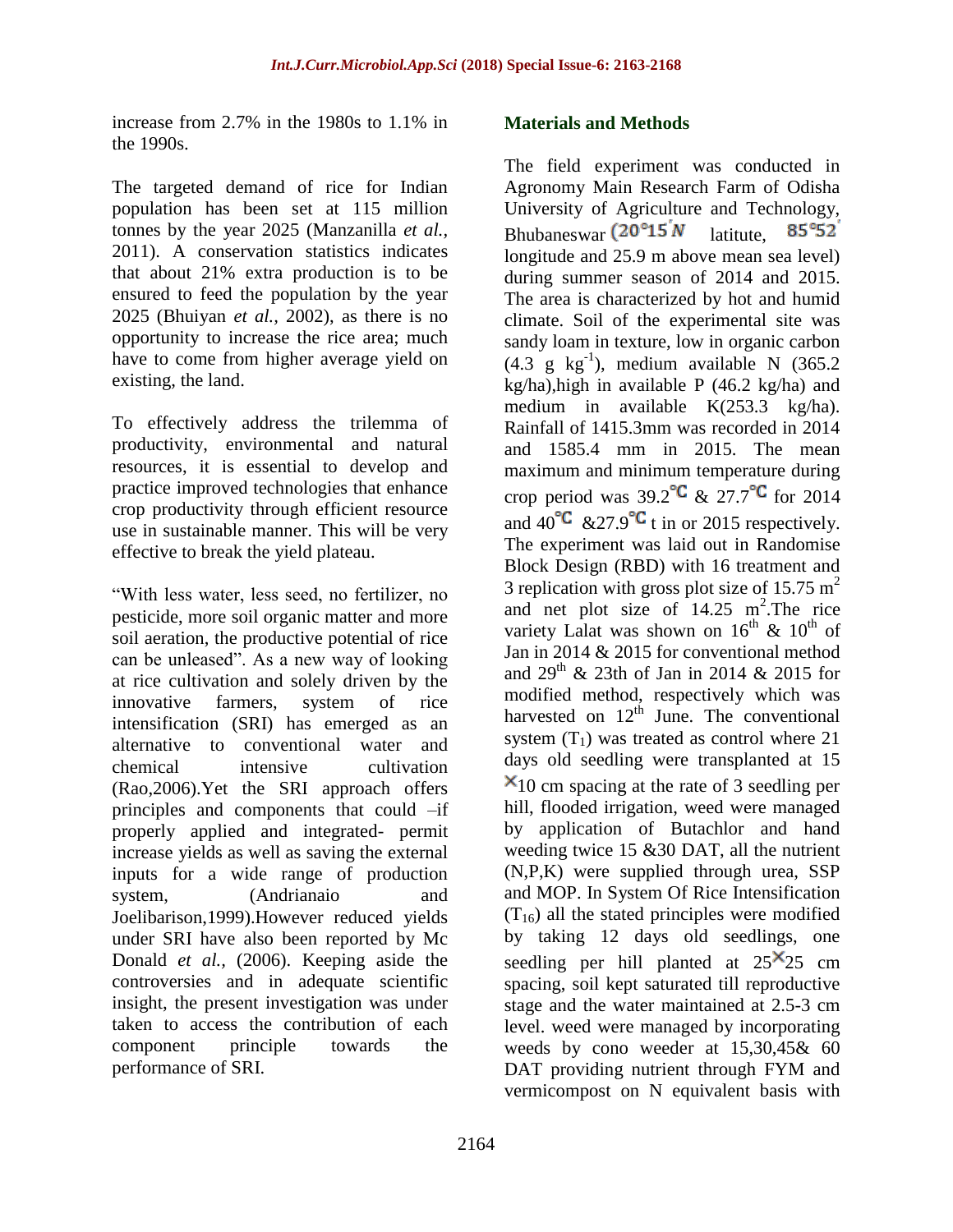split application. In rest of the treatments only one principle was modified in the line of conventional practice in four treatments i.e.  $(T_2)$  with modified planting,  $(T_3)$  with modified water management, $(T_4)$ with modified weed management  $\&$   $(T_5)$  with modified nutrient management, only two factors modified in the line of SRI practice in rest four treatments i.e.  $(T<sub>6</sub>)$  with modified planting and water management, $(T_7)$  with modified planting and weed management, $(T_8)$  with modified planting and nutrient management, $(T<sub>9</sub>)$  with modified water and weed management, $(T_{10})$ with modified water and nutrient management,  $(T_{11})$  with modified weed and water management and three factors modified in the line of SRI practice in last four treatments i.e.  $(T_{12})$  with modified planting, water & weed management,(T13) with modified planting, water and nutrient management,  $(T_{14})$  with modified planting, weed & nutrient management and  $(T_{15})$  with modified water, weed and nutrient management.

### **Results and Discussion**

Maximum total dry matter production (2807  $g$  m<sup>-1</sup>) was recorded in  $(T_{11})$  with modified weed and water management because saturation condition must have favoured better root activity due to proper aeration resulting higher nutrition and biomass production. When three factor modified  $(T_{13})$  with modified planting, water and nutrient management produced maximum number tiller (563), total maximum nutrient uptake  $(239.85 \text{ kg ha}^{-1})$  which was 17.5%, 17.9% higher than the conventional system and 6.9%, 11.3% higher than the SRI respectively. When single factor was modified conventional system with respective to modified water management recorded highest tillers per m2 (464), field saturation created aerobic situation which

favour more tillers per hill than continues flooding and when two factor were modified conventional system with respect to modified planting method and water management recorded highest till per m<sup>2</sup> (524). More number of total tillers was noticed with 12 days old seedlings because younger seedling has more number of phyllochrons for massive tillering (uphoff, 2002).

Number of effective tillers per unit area is the primary attribute for obtaining good yield is function of number of ear bearing tillers per unit area. Among all the treatments highest number of effective tillers  $(431)$  per m<sup>2</sup> was noticed when conventional system was modified with respect to  $(T_3)$ water management which was 25% higher than conventional system 45% higher than SRI. It was even higher than the other treatment when additional factor were modified. The reason for more number of effective tillers might be due to higher leaves per  $m^2$ , higher LAI resulting in increased photosynthetic ability and dry matter accumulation as well as slow release and effective absorption of mineral nutrient due to favourable soil condition in nonflooded aerated situation because of profuse root growth.

When conventional system was modified with respect to water management  $(T_3)$ shown highest contribution to most yield attributing characters i.e. total number of grain per panicle (140) which is 22.2% higher than conventional & 26.2% higher than SRI, filled grain per panicle (128), minimum sterility (8%) which was 34% lower than conventional and 6.8% lower than SRI, highest test weight (26.9g)which was 15.4% higher than conventional & 5.4% higher than SRI and finally highest grain yield (4.94 t/ha) which was 41.9% higher than conventional and 2.06% higher than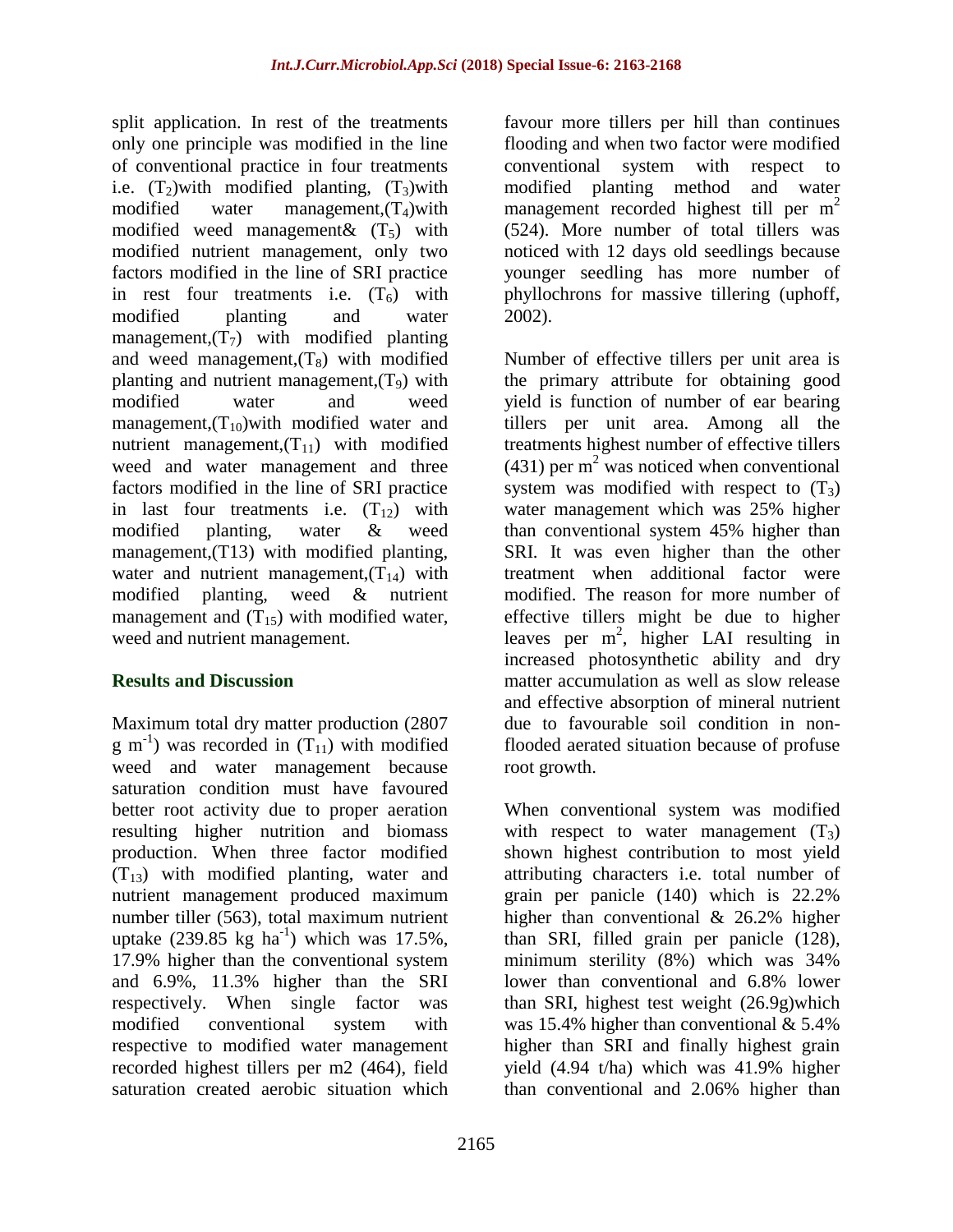SRI. Lowest grain yield was obtained  $(T_{14})$ with modified planting, weed & nutrient management, the sterility percent increase with addition of factors and with modified nutrient management, sterility was highest (29%) in combination of modified planting and modified weed management. It was observed from different combination of management options that modified nutrient management reduced number of grains per panicle with high sterility percent. Insufficient nutrient supply from organic sources must have adversely affected grain filling to which the inorganically grown treatments. Profuse root growth under non

flooded condition and release of nitrogen from inorganics might have helped in achieving more field grains per panicle. The increase in shoot dry matter production might have supported improvement in yield components and field grains per panicle. Better translocation permitting situations of accumulated photosynthates for grain filling might be also one of the reasons of more grains per panicle and higher test weight. Higher 1000 grain weight was observed in wider spacing than the closer spacing. Aziz and Hasan (2000) reported higher 1000 grain weight with wider spacing.

| <b>Table.1</b> Effect of component principles of SRI on yield attributes and yield |
|------------------------------------------------------------------------------------|
| (pooled over two years)                                                            |

| Treatments                              | Dry matter # |                                                                                       | #       | Sterility | Test   | Grain Yield      | Harvest |
|-----------------------------------------|--------------|---------------------------------------------------------------------------------------|---------|-----------|--------|------------------|---------|
|                                         | production   | Effective                                                                             | Grains  | (% )      | Wt.(g) | $(t \, ha^{-1})$ | index   |
|                                         | $(g m^{-2})$ | tiller $m^{-2}$                                                                       | per     |           |        |                  |         |
|                                         |              |                                                                                       | panicle |           |        |                  |         |
| T1(C)                                   | 2255         | 334                                                                                   | 127     | 233       | 23.3   | 3.48             | 0.37    |
| $T2(C+F1)$                              | 2453         | 352                                                                                   | 125     | 16        | 25.5   | 4.15             | 0.41    |
| $T3(C+F2)$                              | 2514         | 331                                                                                   | 140     | 8         | 26.9   | 4.94             | 0.47    |
| $T4 (C + F3)$                           | 1266         | 272                                                                                   | 125     | 31        | 22.5   | 3.14             | 0.37    |
| $T5(C+F4)$                              | 2260         | 342                                                                                   | 133     | 22        | 24.2   | 3.81             | 0.41    |
| $T6(C+F1+F2)$                           | 2316         | 384                                                                                   | 137     | 21        | 26.8   | 3.99             | 0.43    |
| $T7 (C + F1 + F3)$                      | 1344         | 341                                                                                   | 125     | 29        | 23.5   | 2.90             | 0.35    |
| $T8 (C + F1 + F4)$                      | 2469         | 351                                                                                   | 123     | 27        | 24.7   | 3.89             | 0.40    |
| $T9(C+F2+F3)$                           | 1152         | 350                                                                                   | 131     | 26        | 24.1   | 2.4              | 0.29    |
| $T10(C+F2+F4)$                          | 1366         | 381                                                                                   | 131     | 22        | 25.2   | 2.91             | 0.33    |
| $T11(C+F3+F4)$                          | 2807         | 283                                                                                   | 125     | 21        | 23     | 4.4              | 0.42    |
| $T12(C+F1+F2+F3)$                       | 1245         | 296                                                                                   | 127     | 16        | 24.8   | 3.49             | 0.42    |
| $T13(C+F1+F2+F4)$                       | 2647         | 370                                                                                   | 131     | 18        | 26.7   | 4.85             | 0.45    |
| $T14(C+F1+F3+F4)$                       | 1236         | 426                                                                                   | 136     | 15        | 24.4   | 2.23             | 0.32    |
| $T15(C+F2+F3+F4)$                       | 1267         | 277                                                                                   | 123     | 26        | 24.5   | 2.73             | 0.32    |
| $T16(C+F1+F2+F3+F4)$                    | 1391         | 296                                                                                   | 124     | 19        | 25.5   | 4.84             | 0.45    |
| $SEm +$                                 | 1.115        | 0.222                                                                                 | 1.251   | 0.410     | 0.418  | 0.038            | 0.008   |
| CD(0.05)<br>$\sim$ $\sim$ $\sim$ $\sim$ | 3.36         | 6.69<br>$\mathbf{v}$ $\mathbf{v}$ $\mathbf{v}$ $\mathbf{v}$ $\mathbf{v}$ $\mathbf{v}$ | 3.78    | 1.24      | 1.24   | 0.11<br>$\cdots$ | 0.02    |

C= conventional method,F1; Modification in planting technique,F2; modification in water management,F3;modification in weed management,F4; modification in nutrient management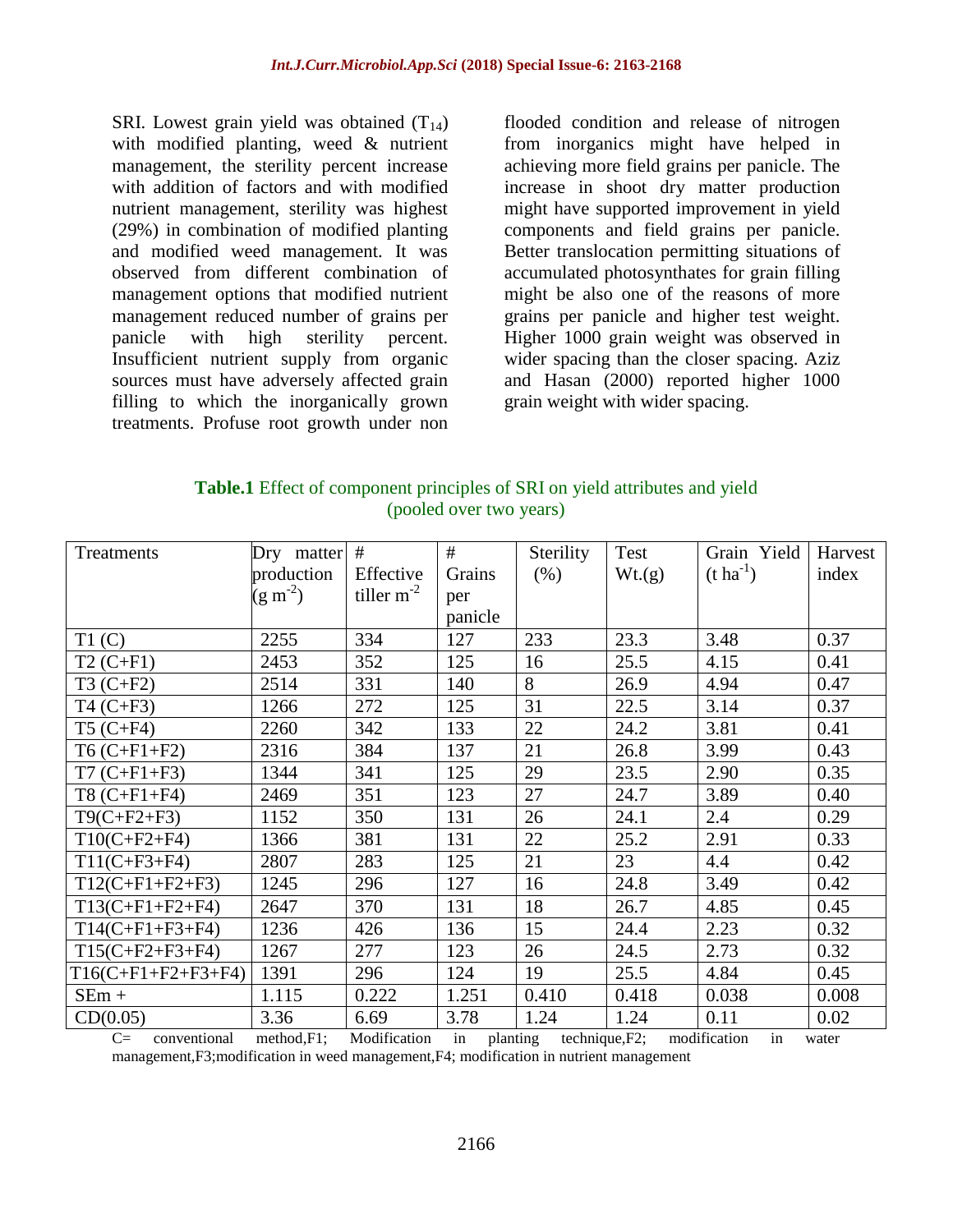| Treatments           | Total         | of<br>Cost             | Gross                  | Net return             | Benifit: |
|----------------------|---------------|------------------------|------------------------|------------------------|----------|
|                      | Nutrient      | Production             | Return                 | $(Rs \text{ ha}^{-1})$ | cost     |
|                      | Uptake $(kg)$ | $(Rs \text{ ha}^{-1})$ | $(Rs \text{ ha}^{-1})$ |                        |          |
|                      | $ha^{-1}$ )   |                        |                        |                        |          |
| T1(C)                | 196.86        | 31040                  | 43848                  | 12808                  | 11.41    |
| $T2(C+F1)$           | 210.51        | 28220                  | 52290                  | 24070                  | 1.85     |
| $T3 (C + F2)$        | 233.08        | 31292                  | 62244                  | 30952                  | 1.98     |
| $T4 (C + F3)$        | 165.39        | 29358                  | 39564                  | 10206                  | 1.35     |
| $T5(C+F4)$           | 197.82        | 36556                  | 48006                  | 11450                  | 1.31     |
| $T6(C+F1+F2)$        | 229.32        | 28472                  | 40274                  | 21802                  | 1.77     |
| $T7 (C + F1 + F3)$   | 191.7         | 27338                  | 36540                  | 9202                   | 1.34     |
| $T8 (C + F1 + F4)$   | 205.54        | 32936                  | 42014                  | 16078                  | 1.49     |
| $T9(C+F2+F3)$        | 201.93        | 30410                  | 30240                  | $-170$                 | 0.99     |
| $T10(C+F2+F4)$       | 205.86        | 36008                  | 36666                  | 658                    | 1.02     |
| $T11(C+F3+F4)$       | 181.15        | 34874                  | 55440                  | 20566                  | 1.8      |
| $T12(C+F1+F2+F3)$    | 191.21        | 28850                  | 43974                  | 15124                  | 1.52     |
| $T13(C+F1+F2+F4)$    | 239.85        | 34448                  | 61110                  | 26662                  | 1.77     |
| $T14(C+F1+F3+F4)$    | 162.76        | 28314                  | 28098                  | $-216$                 | 0.99     |
| $T15(C+F2+F3+F4)$    | 172.76        | 35126                  | 34398                  | $-728$                 | 00.98    |
| $T16(C+F1+F2+F3+F4)$ | 213.38        | 33566                  | 60984                  | 27418                  | 1.82     |

**Table.2** Effect of Component principles on nutrient uptake and economics of rice pooled over two season

C= conventional method,F1; Modification in planting technique,F2; modification in water management,F3;modification in weed management,F4; modification in nutrient management

When conventional system modified with respect to water management  $(T_3)$  also observed highest harvest index (0.47)which was 21.3% higher than conventional and 4.4% higher than SRI and  $(T_{10})$  with modified water and nutrient management shown lowest harvest index (0.33). Maximum harvest index because of higher grain yield might have resulted due to proper availability of nutrient in all the growth stages by inorganic sources which ultimately laid to higher LAI, high dry matter accumulation, higher panicle bearing tillers per unit area and more number of filled grains per panicle. This is in conformity of findings of Roknuzzaman(1997).

In conventional system total production cost, gross return and net return was Rs 31040, Rs  $43848$  and Rs 12808 ha<sup>-1</sup> respectively, with B-C ratio of 1.41 where as in SRI practice these were Rs 33566, Rs 60984 and Rs  $29515$  ha<sup>-1</sup>, respectively with B-C ratio of 1.82. Maitti *et al.,* (2013) reported B-C ratio of 1.76 & 1.88 in SRI in first and second season compared to 1.3 & 1.35 in conventional practices. But in the present study when only two factors were modified with respect to planting and weed management  $(T_7)$  the minimum cost of production (Rs  $27338$  ha<sup>-1</sup>) was obtained. But maximum gross return (Rs  $62244$  ha<sup>-1</sup>), net return( $\text{Rs}$  30952 ha<sup>1</sup>) and B-C ratio (1.98) was noticed in  $(T_3)$  modified water management practices. This is because of